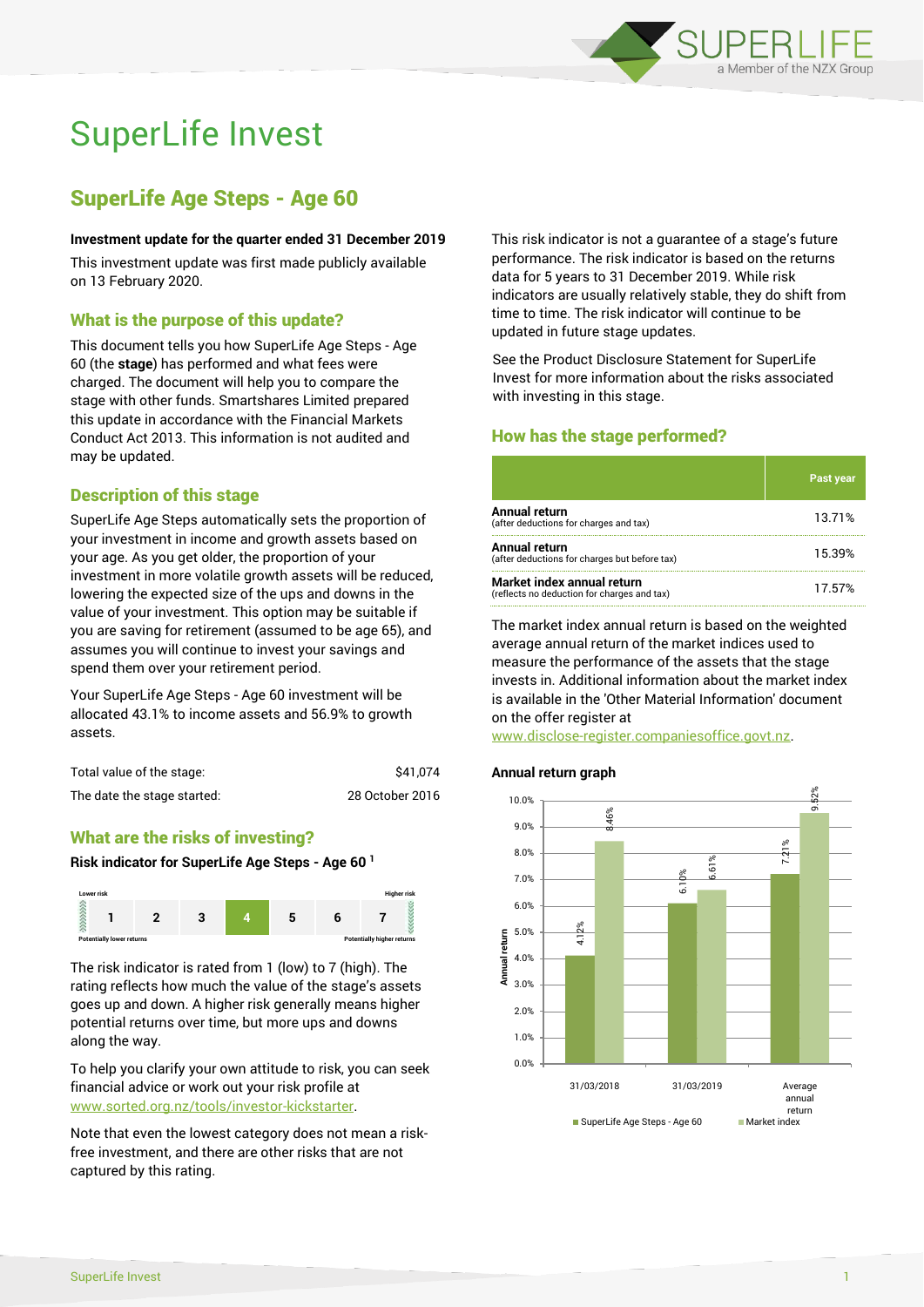

This shows the return after fund charges and tax for each year ending 31 March since the stage started. The last bar shows the average annual return since the stage started, up to 31 December 2019.

**Important:** This does not tell you how the fund will perform in the future.

Returns in this update are after tax at the highest prescribed investor rate (PIR) of tax for an individual New Zealand resident. Your tax may be lower.

# What fees are investors charged?

Investors in SuperLife Age Steps - Age 60 are charged fund charges. In the year to 31 March 2019 these were:

|                                                    | % per annum of stage's<br>net asset value |  |
|----------------------------------------------------|-------------------------------------------|--|
| <b>Total fund charges</b>                          | 0.50%                                     |  |
| Which are made up of:                              |                                           |  |
| <b>Total management and administration charges</b> | 0.50%                                     |  |
| Including:                                         |                                           |  |
| Manager's basic fee                                | 0.39%                                     |  |
| Other management and<br>administration charges     | 0.11%                                     |  |
| Other charges                                      | Dollar amount per investor                |  |
| Administration fee                                 | \$12 per annum                            |  |

Investors may also be charged individual action fees for specific actions or decisions (for example, if an investor has a financial adviser and has agreed to pay a fee to the adviser for providing financial advice). See the Product Disclosure Statement for SuperLife Invest for more information about those fees.

Small differences in fees and charges can have a big impact on your investment over the long term.

GST is included in the fund charges set out above.

# Example of how this applies to an investor

Jess had \$10,000 in the stage and did not make any further contributions. At the end of the year, Jess received a return after fund charges were deducted of \$1,371 (that is 13.71% of her initial \$10,000). Jess paid other charges of \$12. This gives Jess a total return after tax of \$1,359 for the year.

## What does the stage invest in?

#### **Actual investment mix**

This shows the types of assets that the stage invests in.



#### **Target investment mix**

This shows the mix of assets that the stage generally intends to invest in.

| <b>Asset Category</b>        | <b>Target asset mix</b> |
|------------------------------|-------------------------|
| Cash and cash equivalents    | 13.00%                  |
| New Zealand fixed interest   | 10.00%                  |
| International fixed interest | 20.00%                  |
| Australasian equities        | 15.00%                  |
| International equities       | 38.00%                  |
| Listed property              | 4.00%                   |
| Unlisted property            |                         |
| Commodities                  |                         |
| Other                        |                         |